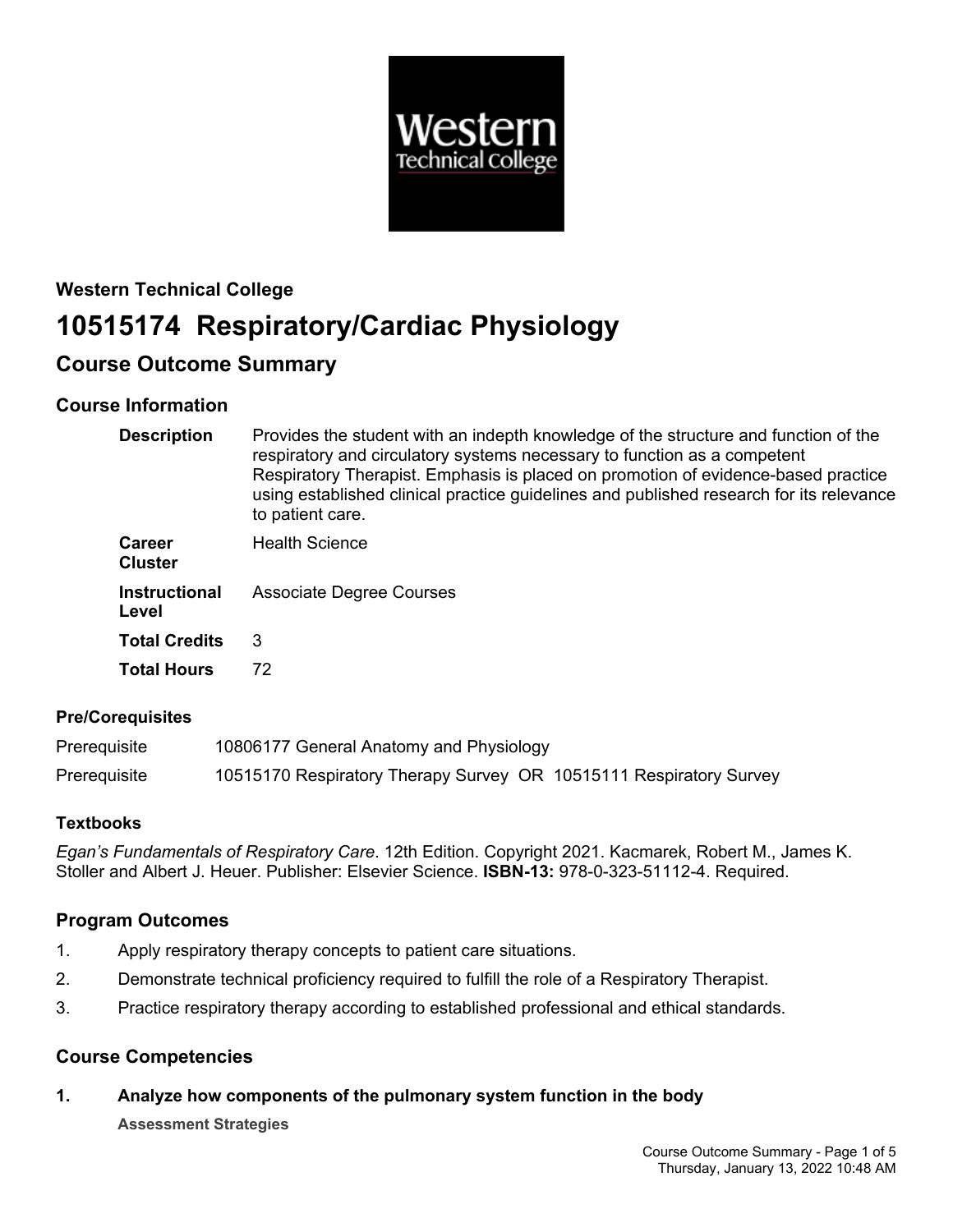- 
- 1.1. by developing an analysis (format may be written, oral, graphic, or three-dimensional model) by answering questions about the concepts that support this competency (format may be oral, written, or graphic)

## **Criteria**

### *Criteria: Your performance will be successful when:*

- 1.1. analysis addresses major gross and microscopic anatomical components of the respiratory system
- 1.2. analysis includes respiratory defense mechanisms and immune response
- 1.3. analysis identifies the major structural components of the respiratory system
- 1.4. analysis illustrates the relationships among the components of the respiratory system
- 1.5. analysis summarizes the functions of the respiratory system and its components
- 1.6. you use appropriate scientific equipment, methods, and safety precautions

#### **Learning Objectives**

- 1.a. Describe the locations, structures, and functions of the organs of the respiratory system.
- 1.b. Describe the mechanics of breathing.
- 1.c. Define respiratory air volumes and capacities.
- 1.d. Explain the mechanism of respiratory control and factors that may influence it.
- 1.e. Investigate components of the respiratory immune response

## **2. Analyze control of breathing**

#### **Assessment Strategies**

- 2.1. by creating an oral, written or graphic representation of control of breathing.
- 2.2. by answering questions about the concepts that support this competency (format may be oral, written, or graphic)

#### **Criteria**

#### *Your performance will be successful when:*

- 2.1. you describe the organization of the central controller
- 2.2. you describe the normal role of peripheral and central chemo receptors
- 2.3. you relate the reflexes affecting breathing to the respiratory pattern
- 2.4. you describe the neurologic adaptations in specific situations (i.e. exercise, metabolic acidosis, hypoxemia, CO2 retention)

#### **Learning Objectives**

- 2.a. Identify the location of the structures that regulate breathing.
- 2.b. Describe how the peripheral and central chemo receptors differ in the way they regulate breathing.
- 2.c. Identify the effect of various reflexes on the respiratory pattern.
- 2.d. Describe how the regulation of breathing in individuals with hypercapnia differs from regulation of breathing in healthy individuals.

### **3. Apply principles of gas transport**

#### **Assessment Strategies**

- 3.1. by collecting, organizing and reporting data related to gas transport
- 3.2. by answering questions about the concepts that support this competency (format may be oral, written, or graphic)

#### **Criteria**

### *Your performance will be successful when:*

- 3.1. application includes principles of gas transport
- 3.2. you generate and label a oxy-hemoglobin dissociation curve and list factors that shift the curve
- 3.3. application includes how oxygen and carbon dioxide are transported in the blood
- 3.4. application includes factors affecting gas transport
- 3.5. you calculate oxygen content of arterial and venous blood
- 3.6. application includes identification of abnormalities
- 3.7. application includes a description of the Bohr and Haldane effects

### **Learning Objectives**

- 3.a. Diagram and label the oxy-hemoglobin dissociation curve and list factors that shift the curve.
- 3.b. Explain how oxygen and carbon dioxide are transported in the blood.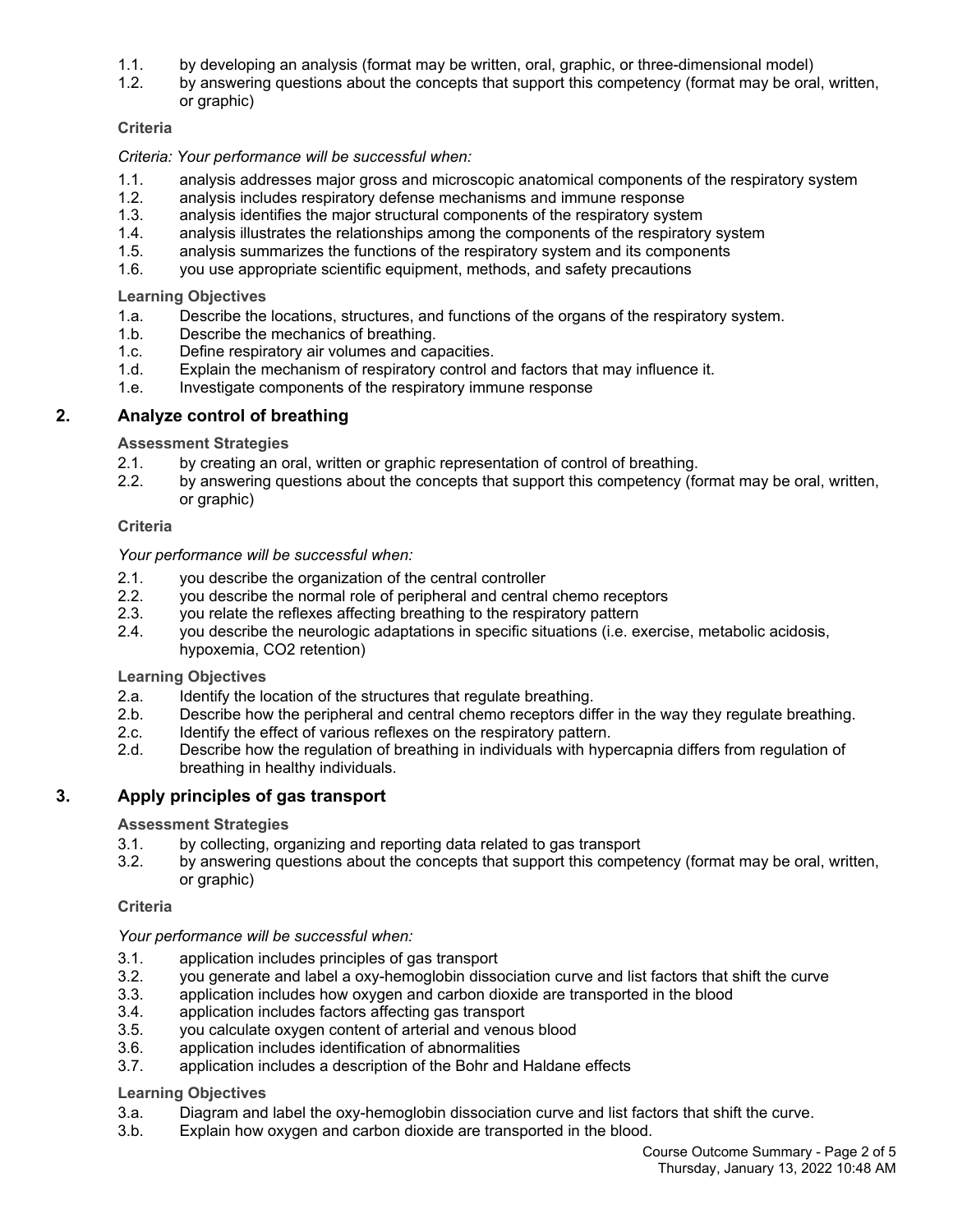- 3.c. Give examples of factors affecting gas transport.
- 3.d. Calculate oxygen content of arterial and venous blood.

### **4. Apply principles of ventilatory mechanics**

#### **Assessment Strategies**

- 4.1. by preparing a written response to a case study
- 4.2. by answering questions about the concepts that support this competency (format may be oral, written, or graphic)

#### **Criteria**

#### *Your performance will be successful when:*

- 4.1. application includes pressure/volume relationships of the lung and thorax
- 4.2. application includes pulmonary mechanics (e.g. volumes, pressures, and flows)
- 4.3. application includes respiratory monitoring (e.g. rate, tidal volume, minute volume, I:E)
- 4.4. application includes ventilation/perfusion ratios and respiratory quotient pulmonary compliance, elastance, airways resistance, work of breathing
- 4.5. application includes lung volumes and capacities with obstructive and restrictive patterns

#### **Learning Objectives**

- 4.a. Identify the forces that oppose gas movement into and out of the lungs including pulmonary compliance, elastance, and airways resistance.
- 4.b. Describe how the lung and chest wall affect pressure/volume relationships of ventilation,
- 4.c. Perform measurement of pulmonary mechanics including lung volumes, pressures, and flows.
- 4.d. Investigate data related to respiratory monitoring such asrate, tidal volume, minute volume, and I:E ratio.
- 4.e. Compare lung volumes and capacities of patients with obstructive and restrictive patterns.

### **5. Analyze how components of the cardiovascular system function in the body**

#### **Assessment Strategies**

- 5.1. by developing an analysis (format may be written, oral, graphic, or three-dimensional model)
- 5.2. by answering questions about the concepts that support this competency (format may be oral, written, or graphic)

### **Criteria**

### *Criteria: Your performance will be successful when:*

- 5.1. analysis addresses major gross and microscopic anatomical components of the cardiovascular system
- 5.2. analysis identifies the major structural components of the cardiovascular system
- 5.3. analysis illustrates the relationships among the cardiovascular system
- 5.4. analysis summarizes the functions of the cardiovascular system

#### **Learning Objectives**

- 5.a. Identify the names and locations of the major parts of the heart.
- 5.b. Explain the function(s) of each of the major parts of the heart.
- 5.c. Trace the pathway of the blood through the heart and lungs.
- 5.d. Compare the structures and functions of the major types of blood vessels.
- 5.e. Describe the mechanisms that aid in returning venous blood to the heart.

### **6. Interpret blood gas data**

### **Assessment Strategies**

- 6.1. by analyzing data (format may be oral or written)
- 6.2. by answering questions about the concepts that support this competency (format may be oral, written, or graphic)

#### **Criteria**

### *Your performance will be successful when:*

- 6.1. you interpret the oxygenation status
- 6.2. you interpret the ventilation status
- 6.3. you interpret the acid-base balance
- 6.4. you identify primary and compensatory mechanisms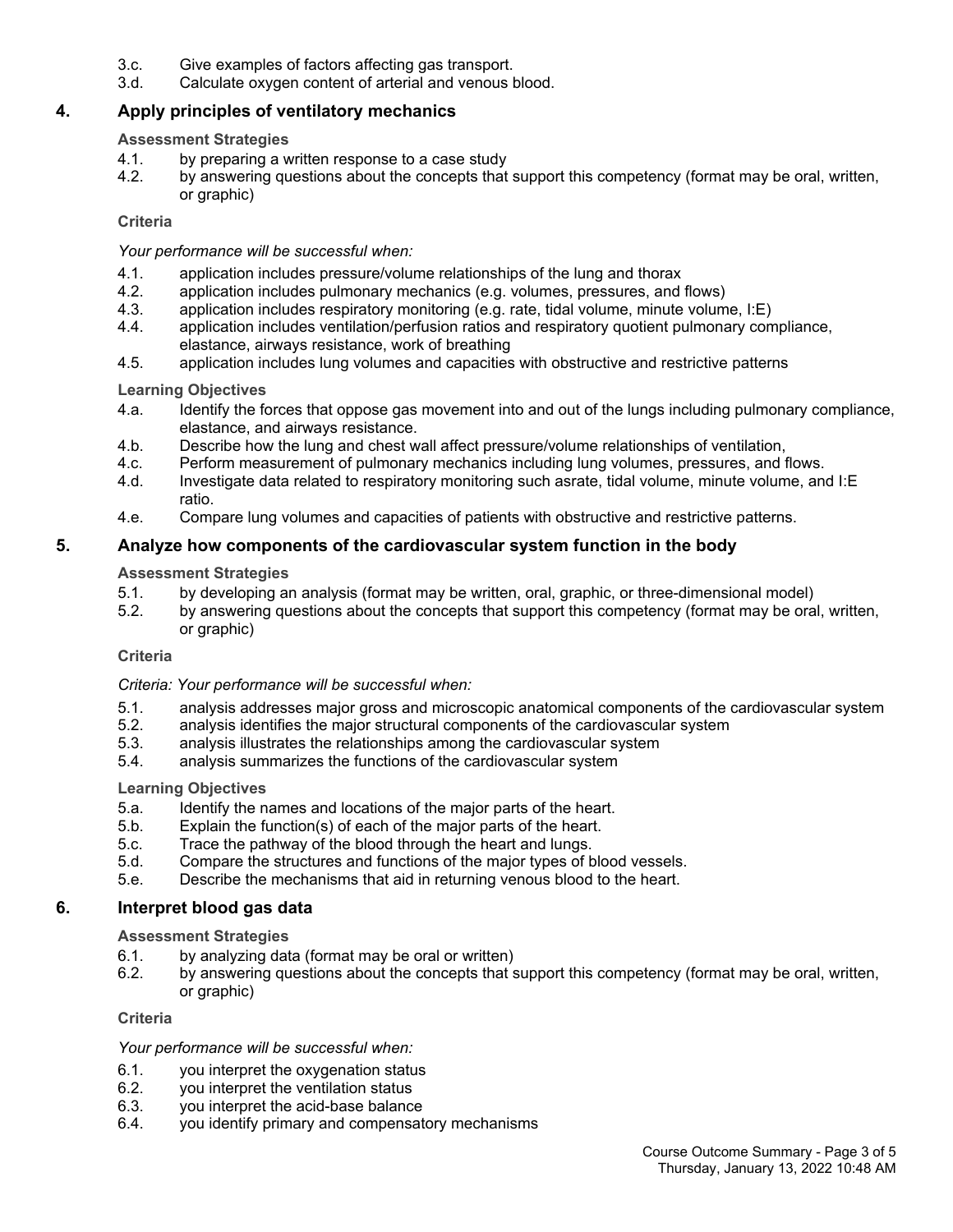- 6.5. you differentiate between acute and chronic acid-base disturbances
- 6.6. you differentiate arterial and venous results

**Learning Objectives**

- 6.a. Interpret the oxygenation status.
- 6.b. Interpret the ventilation status.
- 6.c. Interpret the acid-base balance.
- 6.d. Identify primary and compensatory mechanisms.
- 6.e. Differentiate between acute and chronic acid-base disturbances.
- 6.f. Differentiate arterial and venous results.

## **7. Identify normal hemodynamic values of the cardiopulmonary system**

#### **Assessment Strategies**

- 7.1. by preparing a written response to a case study
- 7.2. by answering questions about the concepts that support this competency (format may be oral, written, or graphic)

#### **Criteria**

#### *Your performance will be successful when:*

- 7.1. identification includes cardiac output
- 7.2. identification includes stroke volume
- 7.3. identification includes SVR, PVR, CVP, PCWP, and PAP
- 7.4. identification includes factors that affect blood pressure

#### **Learning Objectives**

- 7.a. Define hemodynamic monitoring.
- 7.b. Calculate cardiac output when given heart rate and stroke volume.
- 7.c. Identify the factors that affect blood pressure.
- 7.d. Calculate systemic vascular resistance when given MAP, CVP, and cardiac output.
- 7.e. Calculate pulmonary vascular resistance when given PAP, PCWP and cardiac output.

## **8. Identify normal fluid and electrolyte balance values**

#### **Assessment Strategies**

- 8.1. by preparing a written response to a case study
- 8.2. by answering questions about the concepts that support this competency (format may be oral, written, or graphic)

#### **Criteria**

#### *Your performance will be successful when:*

- 8.1. identification includes the effects of imbalances in water, sodium, potassium, calcium, chloride, bicarbonate
- 8.2. identification includes the major fluid compartments of the body
- 8.3. identification includes how the kidney and lung regulate pH
- 8.4. identification includes differentiation between cations and anions
- 8.5. identification includes calculation of the anion gap
- 8.6. identification includes intakes and outputs
- 8.7. identification includes relating concepts to cardiopulmonary status

#### **Learning Objectives**

- 8.a. Identify clinical findings associate with excess of deficiencies in water, sodium, potassium, calcium, chloride, or bicarbonate.
- 8.b. Identify fluid compartments in the body and their volumes.
- 8.c. Describe how water loss and replacement occur.
- 8.d. Explain how the kidney and lung regulate pH.
- 8.e. Differentiate cations and anions.
- 8.f. Calculate the anion gap.
- 8.g. Relate electrolyte imbalances to alterations in cardiopulmonary status.

# **9. Recognize basic single lead rhythm strips**

#### **Assessment Strategies**